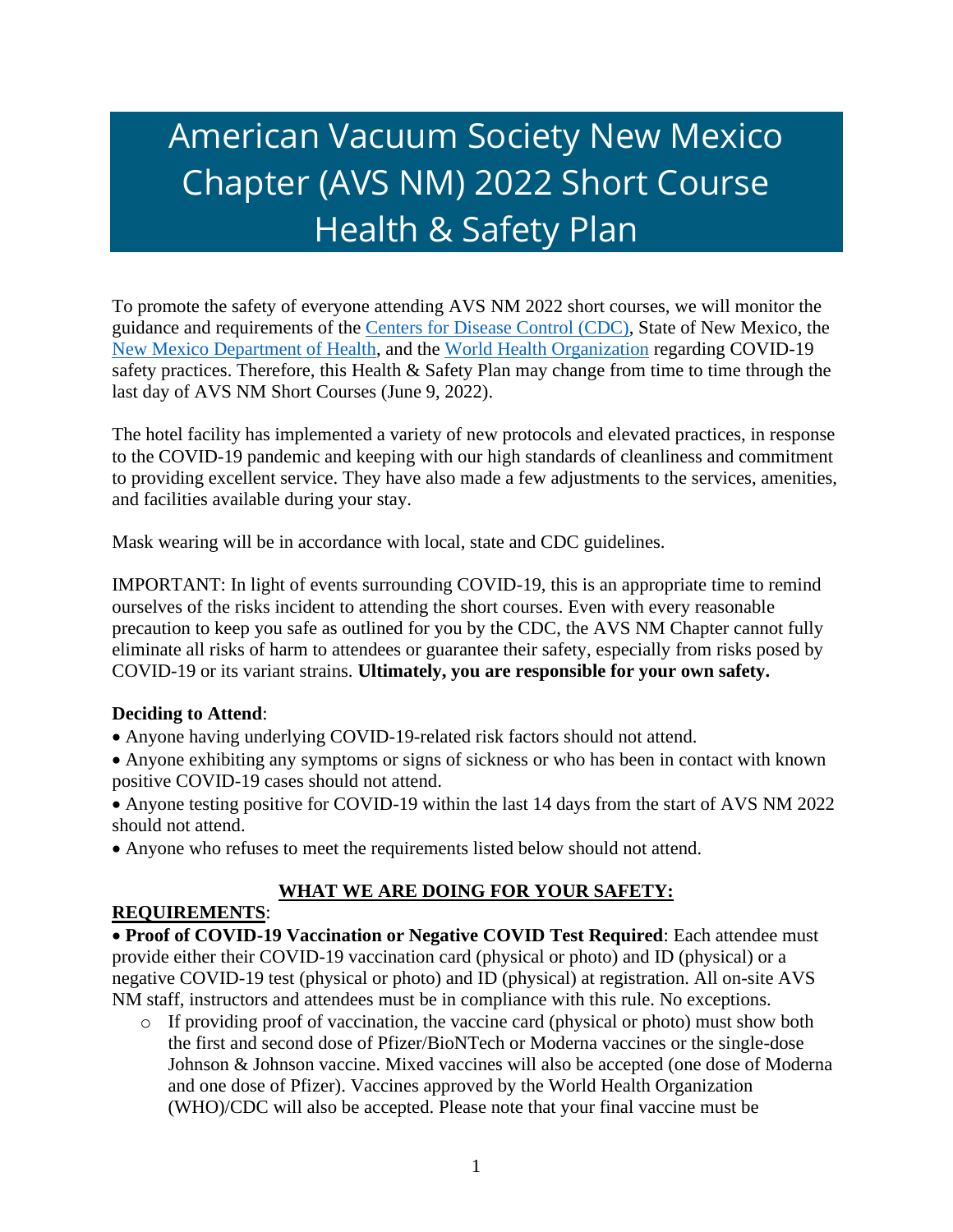administered at least two weeks prior to the first day of AVS NM short courses, June 6, 2022. You must also show your ID (physical).

- o If providing COVID-19 test results, you must show a negative result (physical or photo), dated within 24 hours if Antigen test, or 48-72 hours if PCR test before the date of admission (no home tests). You must also show your ID (physical).
- **Face Masks**: Face masks will be worn in accordance with local, state and CDC guidelines for the week of the class. An acceptable mask is made of at least two layers of breathable fabric or hospital grade material; fully covers the nose, nostrils, and mouth; fits firmly under the chin; and fits snugly, but comfortably against the side of the face.
- **Social Distancing**: Be mindful of the social distancing protocols and compliant with all posted instructions and signage.
- **Emergency Contact Number**: All attendees are required to provide a working mobile phone number to AVS NM in case staff are notified by any government or local health department that contact tracing is required.
- **Waiver Form**: All Registrants are required to review and accept the AVS NM Assumption of the Risk and Waiver of Liability statement prior to registering:

Please review the following AVS NM Assumption of Risk and Waiver of Liability Statement. You must accept the statement details outlined in order to be able to complete your registration. If you have any questions about the statement, please contact the AVS NM short course coordinator at the following address: [dadams205@comcast.net.](http://dadams205@comcast.net) CDC= Center for Disease Control and Prevention.

**AVS NM Assumption of Risk and Waiver of Liability Statement**: By checking the "I Accept" button below, I, on my behalf and on behalf of each individual included in this registration ("Registrant"), acknowledge the contagious nature of COVID-19 and voluntarily assume the risk that we may be exposed to or infected by COVID-19 by accessing AVS NM Short Courses in 2022 ("Event") in-person and that such exposure or infection may result in personal injury, illness, permanent disability, and death. As such, I accept the terms of this Assumption of the Risk and Waiver of Liability. Registrants understand that the risk of becoming exposed to or infected by COVID19 may result from the actions, omissions, or negligence of myself and others, including, but not limited to, the American Vacuum Society New Mexico Chapter's staff and instructors, the hotel facility, their respective employees, agents, contractors, volunteers, staff, and other Event participants. Registrants agree to abide by all preventative measures (collectively "Measures") put in place by AVS NM staff, the hotel facility, their respective employees, agents, contractors, and volunteers at any time prior to and during the Event including, but not limited to, providing proof of COVID-19 vaccination and or negative PCR or Antigen test, wearing an acceptable mask in accordance with local, state and CDC guidelines, maintaining social distancing from other Event participants, and promptly notifying AVS NM if any registrant experiences symptoms of COVID-19 during the Event. Registrants acknowledge that personal failure to follow these Measures may result in being removed from the Event and all related activities without any refund or reimbursement. Finally, Registrants acknowledge that no promises, representations, or affirmations of fact were made to me concerning the safety or danger associated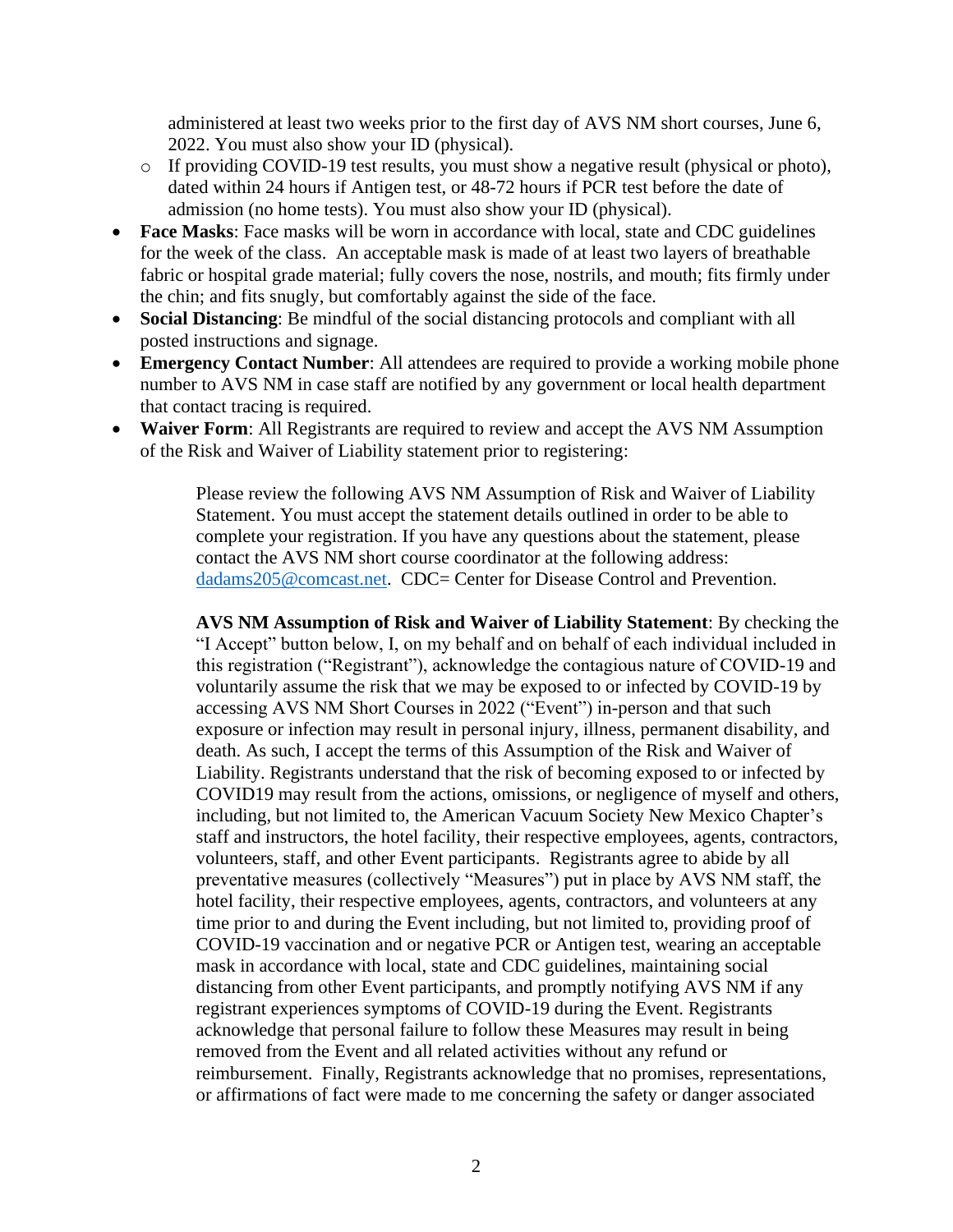with traveling to the Event or participating in any activity or interaction related to or associated with the Event. I have reviewed and accept the AVS NM 2022 Assumption of Risk and Waiver of Liability Statement

I have reviewed and accept the AVS NM 2022 Assumption of Risk and Waiver of Liability Statement

# **ENTRY & SYMPTOM EVALUATIONS**:

- Attendees must adhere to the requirements of any signage and any directives from AVS NM staff given onsite during the event. Failure to do so could result in the denial of entry or removal from the venue altogether without refund.
- AVS NM reserves the right to deny such entry to anyone seeking admittance or to remove them from the venue should they present with any COVID-19 like symptoms or refuse to wear a mask while indoors whether vaccinated or not. No refunds will be given, and such conduct may disqualify such individuals from attending future AVS NM meetings or short courses.

In addition, AVS NM 2022 will be implementing the following safety measures in addition to the enhanced hotel cleaning protocols in each class room:

# **ALL AREAS:**

• Handshaking, hugging, or other unnecessary person-to-person contact will be discouraged between all participants.

• AVS NM may remind participants through appropriate signage and/or verbal communications.

# **REGISTRATION AREA:**

- Requirement of pre-registration in order to minimize lines in Registration Area
- Limited Conference handouts or material bins
- Hand sanitizer stations in hallway

# **COURSE ROOMS**:

• Socially distanced seating where feasible

# **OTHER RECOMMENDED GUIDELINES**

# **TRAVELING TO ATTEND:**

• Airline Policies: Check with your airline to make sure you understand their policies and requirements.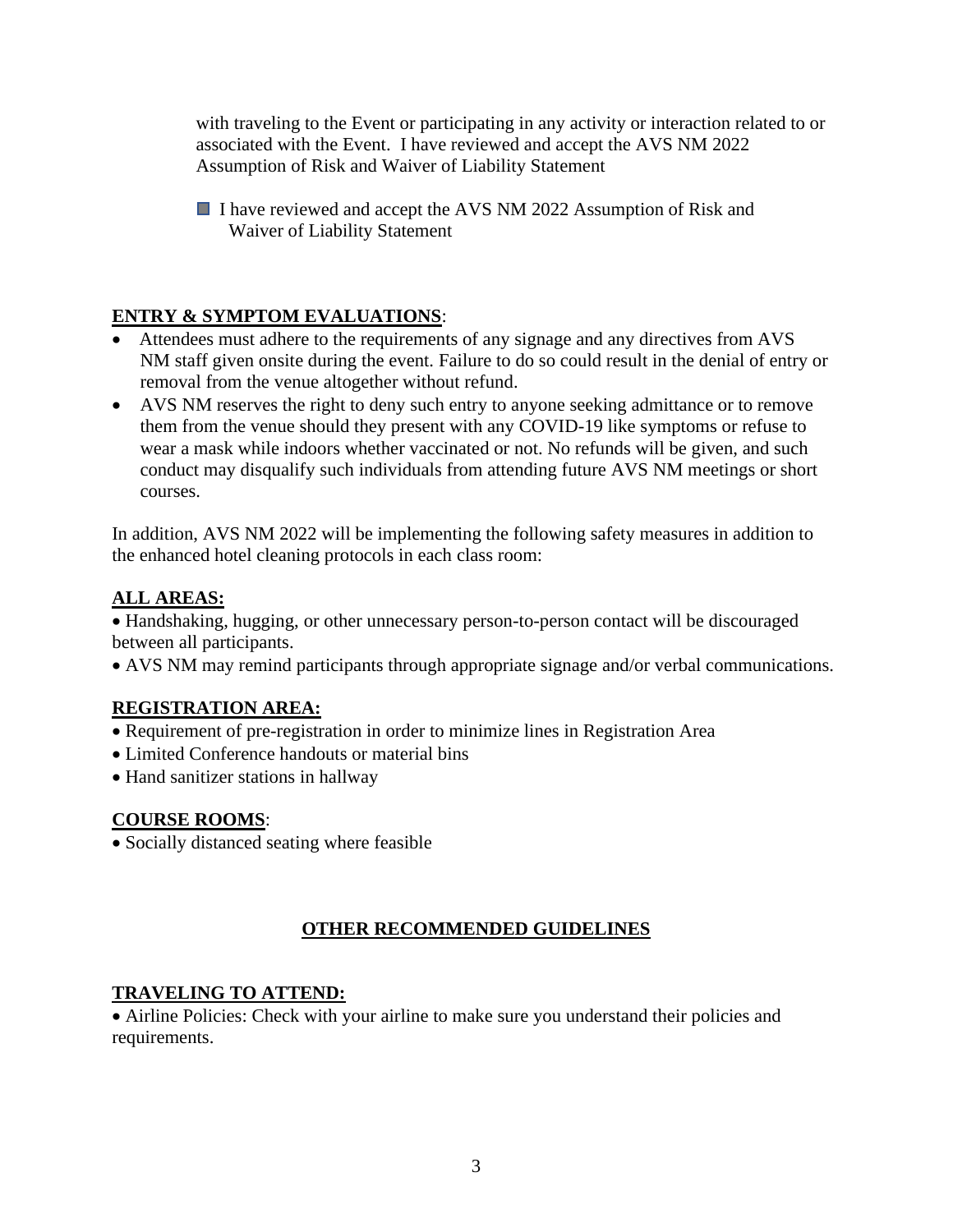# **QUICK FACTS/Q&A:**

## **1. By what date do I need to be vaccinated by in order to gain entrance into AVS NM 2022 Short Courses?**

As of December 17, 2021, participants are considered fully vaccinated two weeks (14 days) after they have completed either the second dose in a two-dose series (e.g., Pfizer, Moderna, AstraZeneca) or after a single dose of a one-dose vaccine (e.g., Johnson & Johnson). Mixed vaccines will also be accepted (e.g., one dose of Moderna and one dose of Pfizer). Participants should complete their final vaccine two weeks prior to the start date of AVS NM 2022, which is June 6, 2022.

## **2. Which vaccines will be accepted?**

We will accept WHO-approved vaccines that are also recognized by the US Government as sufficient to meet the vaccine entry requirements of the USA.

The current list of acceptable vaccines is as follows:

- Covishield COVID-19 vaccine
- Johnson & Johnson COVID-19 vaccine
- Covaxin COVID-19 vaccine
- Moderna (mRNA-1273) COVID-19 vaccine
- Oxford/AstraZeneca COVID-19 vaccine
- Pfizer-BioNTech COVID-19 vaccine
- Sinopharm COVID-19 vaccine
- Sinovac COVID-19 vaccine

This list may be updated as we approach AVS NM 2022 and the best source of information will be the [CDC website.](https://www.cdc.gov/coronavirus/2019-ncov/travelers/testing-international-air-travelers.html)

#### **3. Which COVID-19 tests are accepted by AVS NM 2022 and what is the timeline?**

If providing COVID-19 test results, you must show a negative result (physical or photo), dated within 24 hours if Antigen test, or 48-72 hours if PCR test before the date of admission (no home tests). You must also show your ID (physical).

## **4. How do I verify my COVID-19 vaccination or present test results?**

COVID-19 vaccine certification will be accomplished via on-site verification of a vaccination certificate/record or a recent negative COVID-19 test (within one day if antigen test or two days if PCR test before the date of admission to the course(s)), cross-checked against a photo identification at the entrance of the AVS NM 22 Registration area before receiving your badge. Upon verification each attendee will be issued a verification ticket they will use to receive their badge at the Registration counter. No participant will be given a conference badge without successful verification of their COVID-19 vaccination or negative test results.

#### **5. Will I also need to provide proof of a COVID-19 booster shot?**

No, not at this time.

## **6. Can I attend the AVS NM 2022 courses with proof of a negative COVID-19 test or with proof of COVID-19 antibodies?**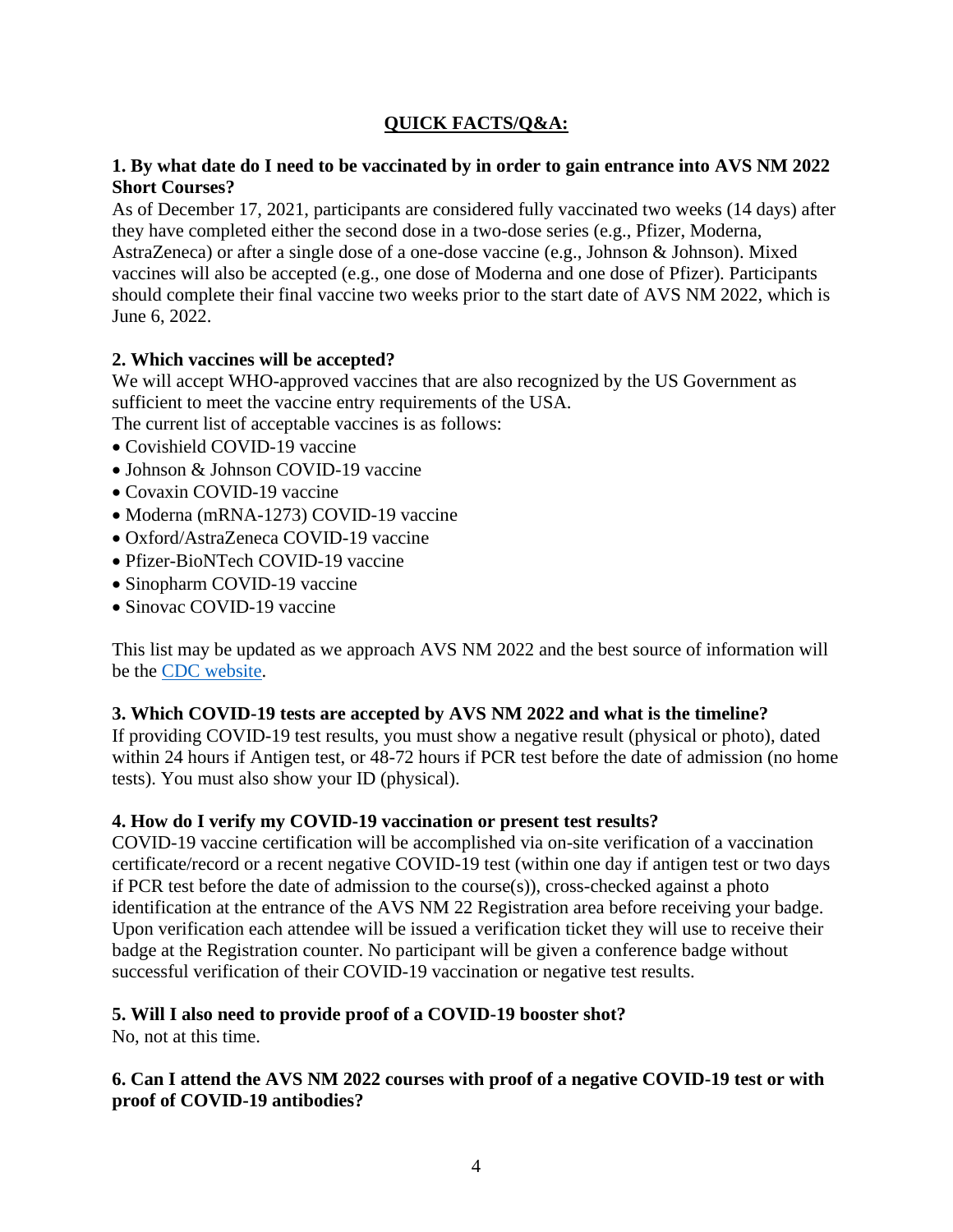As the regulations currently stand, YES, a negative COVID-19 test, or proof of antibodies (see above for the differences between antigen and PCR testing) will be accepted as a substitution for being fully vaccinated against COVID-19. However, as mentioned previously, we will be aligned with federal, state, county, and city government regulations which are subject to change and the only way to ensure complete access is through complete COVID-19 vaccination.

## **7. Will exceptions to your COVID-19 policy of complying with local government and venue regulations be accepted?**

No, we are unable to make any exceptions. We respect everyone's personal and/or religious perspective but if you are unable to comply with the AVS NM 2022 regulations, we graciously ask you to consider a future event and attend at that date.

## **8. Will I have to wear a mask during AVS NM 2022?**

Mask wearing will be in accordance with local, state and CDC guidelines. An acceptable mask is made of at least two layers of breathable fabric or hospital grade material; fully covers the nose, nostrils, and mouth; fits firmly under the chin; and fits snugly, but comfortably against the side of the face.

## **9. What should a participant do if exhibiting symptoms during the four days of courses?**

If you have any symptoms prior to the course, please do not come to the course. Be sure to notify AVS NM 2022 staff immediately [\(amybauer.nmavs@gmail.com\)](mailto:amybauer.nmavs@gmail.com) and proceed to a nearby facility for testing. If you are already at the course and you start to experience symptoms that are consistent with COVID-19, please notify the AVS NM 2022 staff immediately and proceed to a nearby facility for testing.

If you test positive for COVID-19 we encourage you to disclose the information to the AVS NM 2022 staff, so that we may contact those that you may have been near during the course and so that we can support you to the best of our ability.

## **10. Before you arrive (all participants):**

• Prepare your COVID-19 certification: You must be able to present proof that you are fully vaccinated against COVID-19. We will accept WHO/CDC-approved vaccines that are also recognized by the US Government as sufficient to meet the vaccine entry requirements of the USA. Your final vaccine must be administered at least two weeks prior to the first day of AVS NM 2022, which is June 6, 2022. You must also show your ID (physical).

• If providing COVID-19 test results, you must show a negative result (physical or photo), dated within 24 hours if Antigen test, or 48-72 hours if PCR test before the date of admission (no home tests). You must also show your ID (physical).

- Are you symptom free?
	- o If you have any symptoms, please stay at home. You can check your symptoms using the [CDC's COVID-19 Self-Checker.](https://www.cdc.gov/coronavirus/2019-ncov/symptoms-testing/coronavirus-self-checker.html)